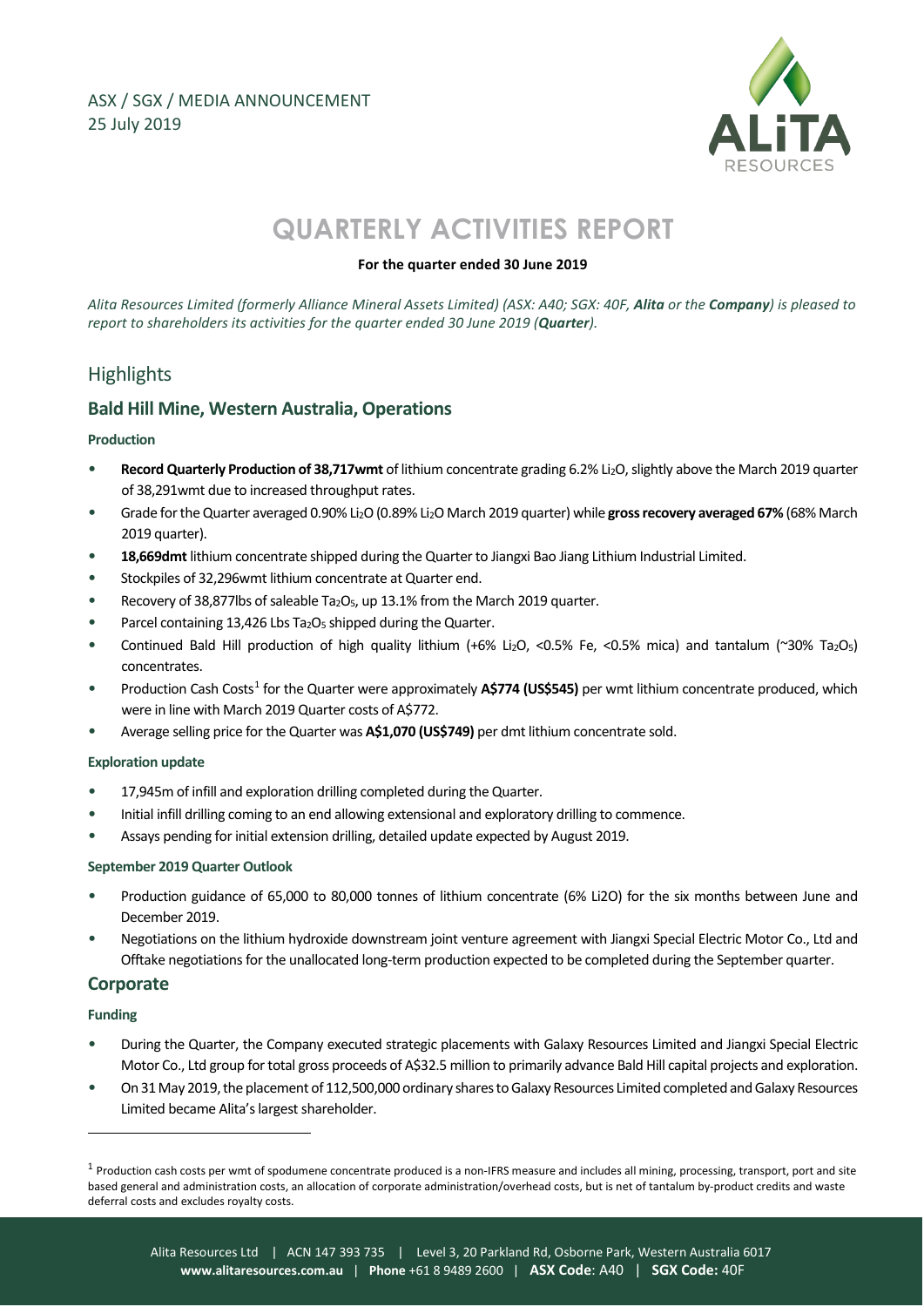

#### **MOU executed for downstream JV to produce and sell Lithium Hydroxide**

- Alita executed a non-binding memorandum of understanding (**MOU**) with Jiangxi Special Electric Motor Co., Ltd to develop the terms on which the parties will cooperate in a 50:50 joint venture to produce and sell battery-grade lithium hydroxide.
- The MOU provides a unique opportunity for Alita to participate in the downstream lithium products market within the next 6 to 12 months, without incurring capital costs and exposure to the risk associated with the construction of a conversion facility.

# **Bald Hill Mine**

The Bald Hill Lithium and Tantalum Mine (**Bald Hill Mine**) is located 50km south east of Kambalda in the Eastern Goldfields region of Western Australia. The Bald Hill Mine comprises mineral tenure totalling 774km<sup>2</sup>.

#### **Safety and Environment**

Safety management focused on targeted safety matter being addressed at safety toolbox and prestart meetings and increased workplace inspections and interactions to arrest incident trends where required. Various DMIRS and DWER inspections were completed with actions implemented.

The 12-month moving average Total Recordable Injury Frequency Rate (**TRIFR**) for the Quarter was 2.33. This has increased as a result of the one lost time injury and three medically treated injuries which occurred in the Quarter. Various initiatives have been implemented in an effort to curtail the soft tissue injuries that contributed to the reported medical treated injuries.

#### **Mining**

Mining during the Quarter continued in Stages 1, 2 and 3 of the pit with ore supply coming from Stages 1 and 2. Mining continued at a rate of approximately 705kbcm per month for a total of 2.12mbcm of material including 472,697 tonnes of lithium ore at 0.76 % Li<sub>2</sub>O and 284 ppm Ta<sub>2</sub>O<sub>5</sub>. An additional 29,085wmt of low-grade tantalum ore grading 284 ppm Ta<sub>2</sub>O<sub>5</sub> was also mined.

The strip ratio for the Quarter was 10.3:1 which was lower than the average strip ratio of 11.5:1 planned for calendar year 2019 as a result of concentrating in Stages 1 and 2.

| <b>Source</b>            | <b>Units</b>       | <b>June 2019</b><br>Quarter | March 2019<br>Quarter | <b>Movement</b> |
|--------------------------|--------------------|-----------------------------|-----------------------|-----------------|
| Waste BCM's              | bcm                | 1,927,748                   | 2,025,449             | $-5%$           |
| <b>Total Mined BCM's</b> | bcm                | 2,117,073                   | 2,155,725             | $-2%$           |
| Strip Ratio              | W:O                | 10.3                        | 15.5                  | $-34%$          |
| Ore Tonnes (Lithium)     | wmt                | 472,697                     | 322,470               | $+47%$          |
| Ore Tonnes (Tantalum)    | wmt                | 29,085                      | 22,759                | $+28%$          |
| Mined Lithium Grade      | %Li <sub>2</sub> O | 0.76                        | 0.81                  | $-6%$           |
| Ore Grade (Tantalum)     | ppm                | 284                         | 296                   | $-4%$           |

#### **Processing**

Processing during the Quarter had a total of 405,892 tonnes of lithium and tantalum ore grading 0.90%Li2O and 310ppm Ta2O5 being fed to the plant. 81,211 tonnes of sub-1mm fines were stockpiled after removal of tantalum concentrates containing 35,970lbs of saleable Ta<sub>2</sub>O<sub>5</sub>. The remaining 324,681 tonnes grading 1.00% Li<sub>2</sub>O was processed through the DMS circuit for recovery of 38,717wmt of spodumene concentrate. Lithium recovery was 67% (net 76%, taking into account unprocessed fines).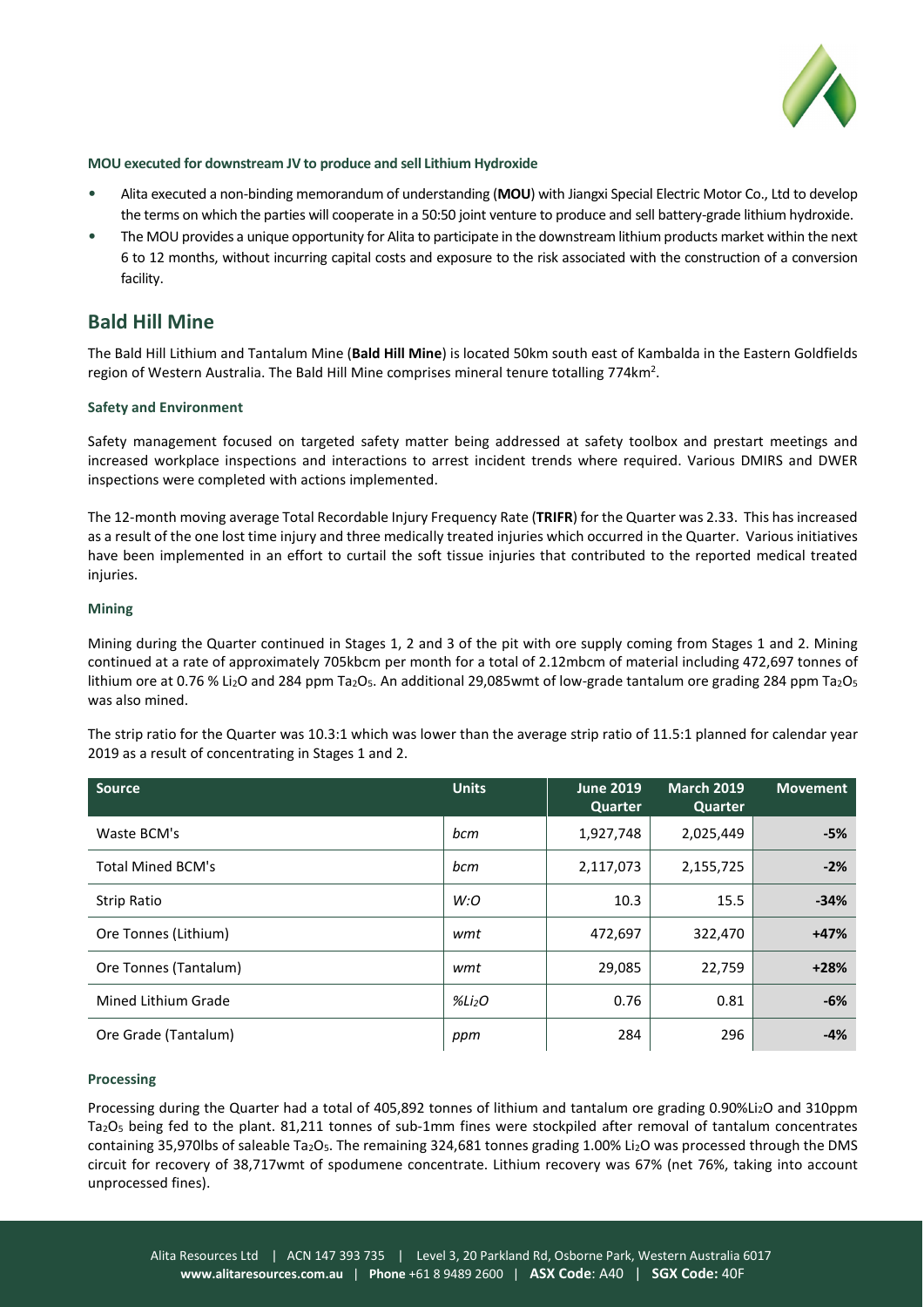

|                                                                                                     | <b>Units</b>       | <b>June 2019</b><br>Quarter | <b>March 2019</b><br>Quarter | <b>Movement</b> |
|-----------------------------------------------------------------------------------------------------|--------------------|-----------------------------|------------------------------|-----------------|
| Processed Tonnes (Gross) of Lithium & Tantalum ore                                                  | wmt                | 405,892                     | 387,139                      | $+5%$           |
| Lithium Feed Grade                                                                                  | %Li <sub>2</sub> O | 0.90                        | 0.89                         | $+1%$           |
| Processed Tonnes (Net of unprocessed stockpiled<br>fines and middlings) of Lithium and Tantalum ore | wmt                | 324,681                     | 291,988                      | $+11%$          |
| Lithium DMS Feed Grade                                                                              | %Li <sub>2</sub> O | 1.00                        | 1.02                         | $-2%$           |
| Lithium Concentrate Produced                                                                        | wmt                | 38,717                      | 38,291                       | $+1%$           |
| Recovery (gross)<br>(including stockpiled fines)                                                    | %                  | 67                          | 68                           | $-1%$           |
| Recovery (net)<br>(excluding stockpiled fines)                                                      | %                  | 76                          | 78                           | $-3%$           |
| <b>Tantalite Produced</b>                                                                           | Lbs                | 38,877                      | 34,380                       | $+13%$          |
| Throughput (Gross)                                                                                  | tph                | 224                         | 230                          | $-3%$           |

The Bald Hill Mine currently produces a high quality spodumene concentrate containing **+6% Li2O, <0.5% Fe, <0.5% mica, <3% H2O, <1% K2O** and >99% of concentrate greater than 1mm.

High grade tantalum concentrates containing 35,970 lbs of Ta<sub>2</sub>O<sub>5</sub> was recovered from fines through the spirals and tables circuit.

#### **Stage 2 Plant Upgrade - Fines Circuit**

The plant upgrade involves lowering the Dense Media Separation (**DMS**) bottom size from 1mm to 0.5mm and increasing plant processing throughput capacity from the current 220tph to 300tph. As announced by the Company on 25 July 2019, the construction of the fines circuit has been temporarily postponed pending an outcome of a strategic review by the Company.

#### **Sales and Marketing**

During the Quarter, Alita sold a total of 18,669dmt of spodumene concentrate.

Alita also shipped a high-grade tantalum concentrate parcel (approximately 30% contained Ta<sub>2</sub>O<sub>5</sub>) containing 13,426 Lbs Ta2O5. It is anticipated that sales of tantalum concentrate will continue to be made to H.C. Starck Tantalum and Niobium GmbH (**H.C. Starck**) on a regular basis while discussions with H.C. Starck in relation to a long-term offtake for the high-grade tantalum concentrate production from Bald Hill Mine progress.

#### **Costs**

1

Production Cash Costs<sup>[2](#page-2-0)</sup> for the Quarter were approximately A\$774 (US\$545) per tonne of spodumene concentrate produced, which were in line with the March 2019 Quarter costs.

Further information regarding costs and revenue will be included in the Company's Annual Financial Statements scheduled to be announced by 30 August 2019 in accordance with SGX Catalist Rule 705(2).

<span id="page-2-0"></span><sup>&</sup>lt;sup>2</sup> Production cash costs per wmt of spodumene concentrate produced is a non-IFRS measure and includes all mining, processing, transport, port and site based general and administration costs, an allocation of corporate administration/overhead costs, but is net of tantalum by-product credits and waste deferral costs and excludes royalty costs.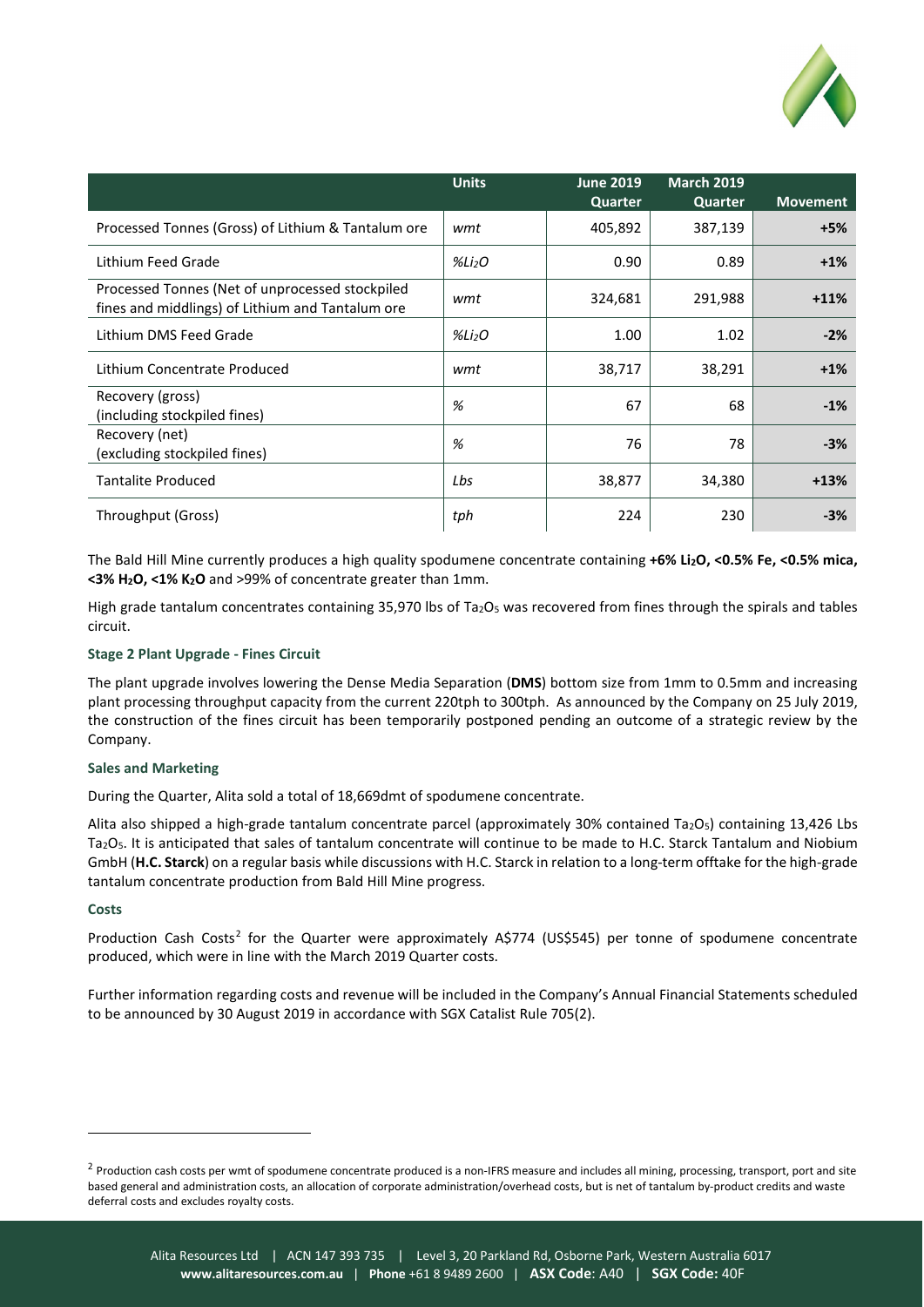

# **Exploration**

Drilling continued throughout the quarter with the completion of about 14,758m of RC drilling and 2,197m of diamond core drilling. About 75% of the completed drilling was for infill and sterilization purposes. The eastern and southern portions of the current inferred mineral resource have now been substantially infilled drilled.

Limited step out extensional drilling has been successful in increasing the footprint of known pegmatites. About half of the extensional holes are pending assay and a detailed exploration update is expected to be completed by August 2019.

# **Corporate**

# **Funding**

As announced on 16 May 2019, Alita entered into separate subscription agreements to raise total gross proceeds of \$32.5 million at a price of A\$0.20 per placement share with Galaxy Resources Limited (A\$22.5 million) (**Institutional Placement**) and with Weier Antriebe und Energietechnik GmBH, a wholly owned subsidiary of Jiangxi Special Electric Motor Co., Ltd (A\$10 million) (**Conditional Placement**).

As announced on 31 May 2019, the Institutional Placement was completed and the following new fully paid ordinary shares in the Company were issued during the Quarter: 112,500,000 Shares for gross proceeds of A\$22.5 million to Galaxy Resources Limited, 5,625,000 Shares as Placement Fee Shares to the Lead Manager and 2,500,000 as Advisor Shares in lieu of a portion of the financial advisory fee payable.

Shareholder approval has been obtained for the Conditional Placement on 11 July 2019, and it was accordingly completed on 25 July 2019, subsequent to Quarter end.

### **MOU executed for downstream JV to produce and sell Lithium Hydroxide**

As announced on 29 April 2019, Alita has executed a non-binding memorandum of understanding (**MOU**) with Jiangte to develop the terms on which the parties will cooperate in a 50:50 joint venture to produce and sell battery-grade lithium hydroxide **(Hydroxide JV** or **Joint Venture).**

The Hydroxide JV provides a unique opportunity for Alita to participate in the downstream lithium products market within the next 6 to 12 months, without incurring capital costs and exposure to the risk associated with the construction of a conversion facility.

Subsequent to the Quarter end, the Company entered into a term sheet with Jiangte to progress the formal terms of the Joint Venture. The term sheet sets out the key commercial principles of the Joint Venture, and legally commits the parties to continue working on the structure of the Joint Venture, logistics, accounting and marketing arrangements to give effect to those agreed key commercial principles. Please refer to the announcement on 25 July 2019 for further details.

# **Change of Company Name**

• Subsequent to the Quarter end, the Company announced the formal change of its Company name to Alita Resources Limited with effect from 16 July 2019. This follows approval by shareholders of the name change at the Company's Extraordinary General Meeting held on 11 July 2019.

# **Results of EGM**

- Subsequent to the Quarter end, the Company announced it had held its Extraordinary General Meeting of shareholders and confirmed that each of the resolutions were put to the EGM and were passed on a poll. Drewcorp Services Pte Ltd was appointed as scrutineer of the polling process.
- Mr Arnold Chan did not seek re-election and resigned from the Alita Board effective at the conclusion of the EGM. The Board thanked Mr Chan for his contribution to the Company and wished him well in his future endeavours.
- Ms Wei (Vicki) Xie was appointed as a member of the Remuneration and Nominating Committee to replace Mr Chan. The Remuneration and Nominating Committee now comprises Mt Robert Vassie (Chair), Mr Geoff McNamara and Ms Xie.

# **Cash Position and Movements**

As at 30 June 2019, Alita held A\$20.1 million in cash (31 March 2019: A\$15.6 million).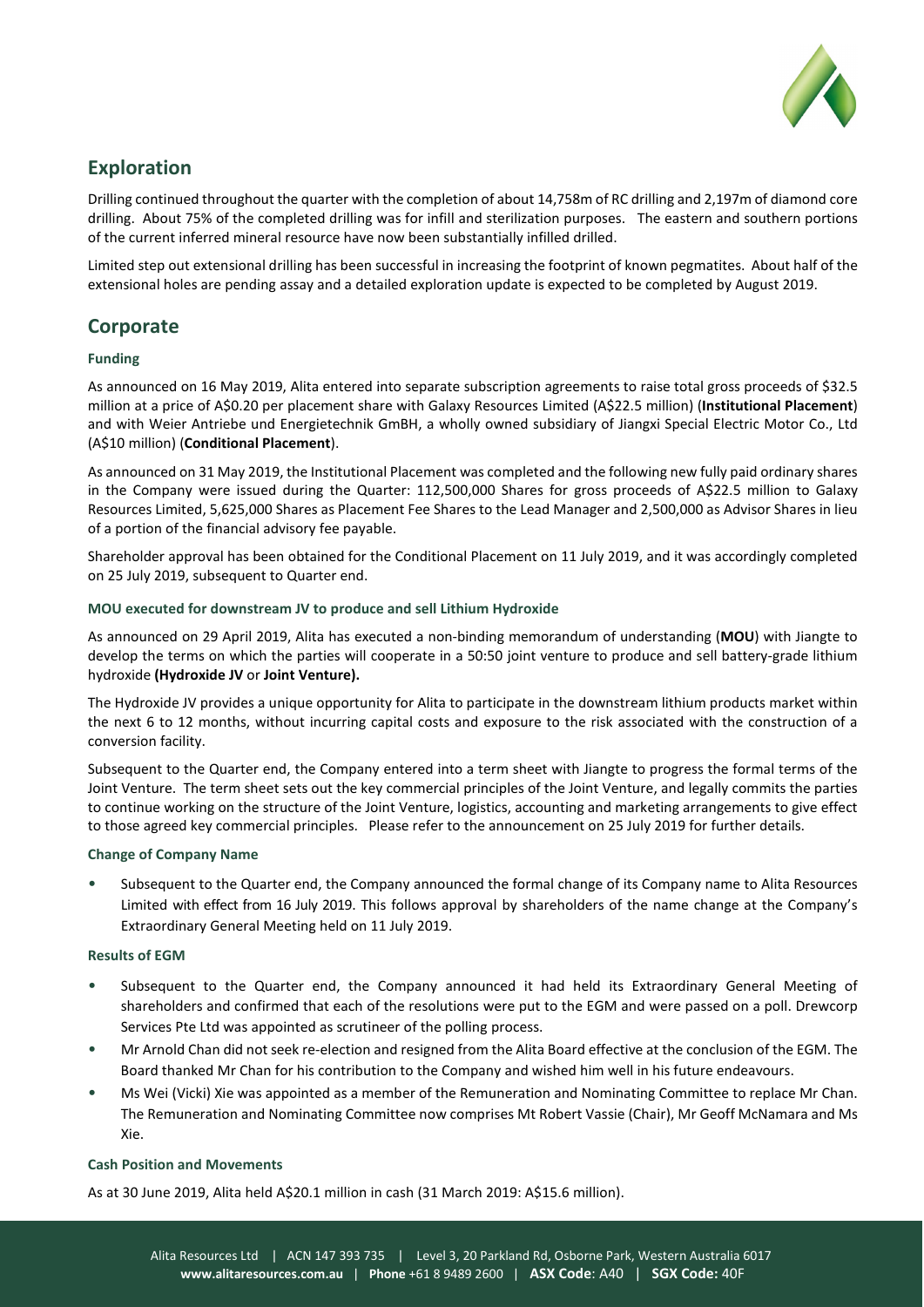

For further details in the movements in cash during the June 2019 Quarter, please refer to the Appendix 5B released separately today.

# **About the Bald Hill Mine**

The Bald Hill Mine produces premium coarse lithium concentrate with very low levels of Fe, K, Mica, H2O and less than 2% ultra-fines (<500 microns).

The Bald Hill Mine also produces high quality tantalum (~30% Ta2O5) concentrates with low levels of deleterious materials, including low specific activity.

The Bald Hill Mine is located in the southeast of the Goldfields-Esperance Region of Western Australia, approximately 105km south-southeast of Kalgoorlie. Kalgoorlie is the main hub in the region providing access to the Mine which can be accessed from Perth by air, rail and road.

The principal road access to the Bald Hill Mine is via the (sealed) Coolgardie-Esperance Highway (National Highway 94), and then the Binneringie Road, a distance of 65km of unsealed shire road. The Bald Hill Mine is approximately 350km by road from the Port of Esperance, via which lithium concentrate is shipped to overseas customers.

### **Alita Resources Limited Mining Tenements** (as at 30 June 2019)

| <b>Tenement</b>        | <b>Location</b>   | <b>Registered Owner</b> | <b>Structure and Ownership*</b> |
|------------------------|-------------------|-------------------------|---------------------------------|
| M15/400                | Western Australia | Alita Resources Limited | 100%                            |
| M15/1470               | Western Australia | Alita Resources Limited | 100%                            |
| M15/1305               | Western Australia | Alita Resources Limited | 100%                            |
| M15/1308               | Western Australia | Alita Resources Limited | 100%                            |
| M15/1840 (application) | Western Australia | Alita Resources Limited | 100%                            |
| M15/1851 (application) | Western Australia | Alita Resources Limited | 100%                            |
| G15/28                 | Western Australia | Alita Resources Limited | 100%                            |
| P15/5862               | Western Australia | Alita Resources Limited | 100%                            |
| P15/5863               | Western Australia | Alita Resources Limited | 100%                            |
| P15/5864               | Western Australia | Alita Resources Limited | 100%                            |
| P15/5865               | Western Australia | Alita Resources Limited | 100%                            |
| R15/1                  | Western Australia | Alita Resources Limited | 100%                            |
| E15/1058               | Western Australia | Alita Resources Limited | 100%                            |
| E15/1212               | Western Australia | Alita Resources Limited | 100%                            |
| E15/1161               | Western Australia | Alita Resources Limited | 100%                            |
| E15/1162               | Western Australia | Alita Resources Limited | 100%                            |
| E15/1166               | Western Australia | Alita Resources Limited | 100%                            |
| E15/1353               | Western Australia | Alita Resources Limited | 100%                            |
| E15/1066               | Western Australia | Alita Resources Limited | 100%                            |
| E15/1067               | Western Australia | Alita Resources Limited | 100%                            |
| E15/1492               | Western Australia | Alita Resources Limited | 100%                            |
| E15/1493               | Western Australia | Alita Resources Limited | 100%                            |
| E15/1555               | Western Australia | Alita Resources Limited | 100%                            |
| E15/1556               | Western Australia | Alita Resources Limited | 100%                            |
| P15/6353 (application) | Western Australia | Alita Resources Limited | 100%                            |
| P15/6354 (application) | Western Australia | Alita Resources Limited | 100%                            |
| P15/6355 (application) | Western Australia | Alita Resources Limited | 100%                            |

\* Lithco No.2 Pty Ltd, a wholly owned subsidiary of the Company, has a 50% beneficial interest in the tenements with the Company holding the other 50%.